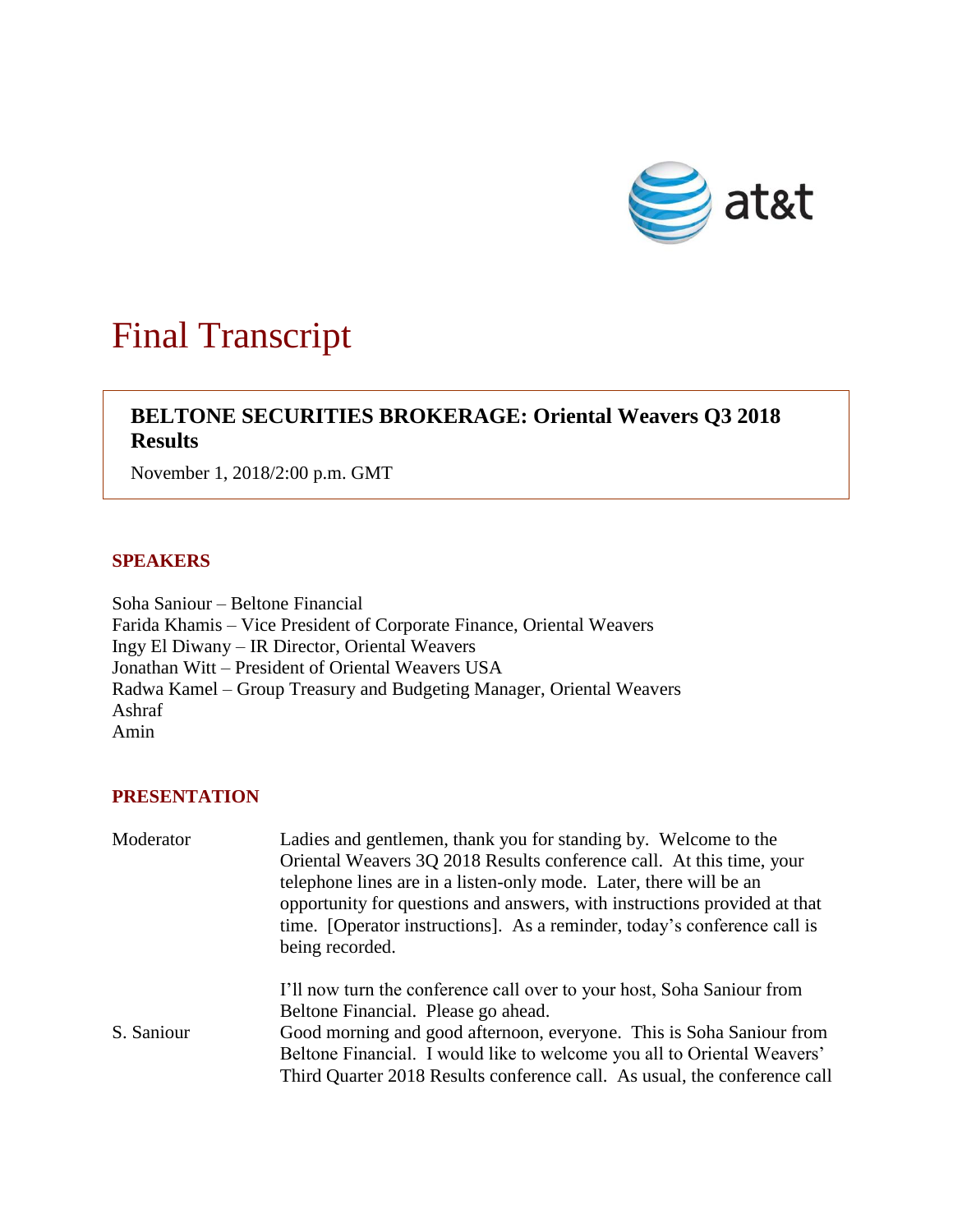will begin with a discussion of the key highlights of the period, followed by a brief Q&A session.

I will now hand the call to Farida Khamis, the Company's Vice President of Corporate Finance, who will introduce the rest of the team and start with the presentation.

F. Khamis Thank you. Welcome to Oriental Weavers' quarterly conference call. We have with us Jonathan, President of OW USA, we have the finance team from Egypt, two of our export directors from Egypt, and Ingy, our IR Director. We'll update you briefly on the Company's results for the third quarter of 2018, and Ingy will provide updated guidance for the full year.

> In the third quarter we generated sales of EGP 2.6 billion, down 2% yearon-year. For the period, our EBITDA was EGP 272 million, 18% lower year-on-year, equivalent to 10.6% of sales. Earnings during the quarter were negatively impacted by inflated costs, mainly due to 16% higher average polypropylene prices, reaching \$1,294 per ton, and 42% higher electricity tariffs due to gradual phasing of energy subsidiaries, this besides the challenging market which added to the margin pressure in the Tufted and the Non-woven segments.

> Oriental Weavers received nine state-of-the-art looms in Egypt and in the US in order to expand our product range, this in addition to seven new yarn machines to relieve the bottlenecks in yarn manufacturing. This added 3% to our production capacity.

I. El Diwany As for the updated guidance for year-end, we maintain our previous guidance, with a flat top line figure of EGP 10.2 billion.

> On the export front, as previously mentioned, exports during the quarter slowed in 3Q by 5%, mainly on product development for our European customers, while simultaneously discontinuing some products. Yet, our US subsidiary reported solid revenue growth that helped support the group's overall export performance. Accordingly, we maintain our guidance for 2% lower export sales in 2018.

On the local front, we still maintain our previous guidance of 4% to 5% local sales growth by year-end. We believe demand was impacted by the inflationary pressures. We implemented a 5% price increase in September, and currently we are developing new qualities to outprice competitors. As for the EBITDA margin for 2018, we expect it to be around 11%.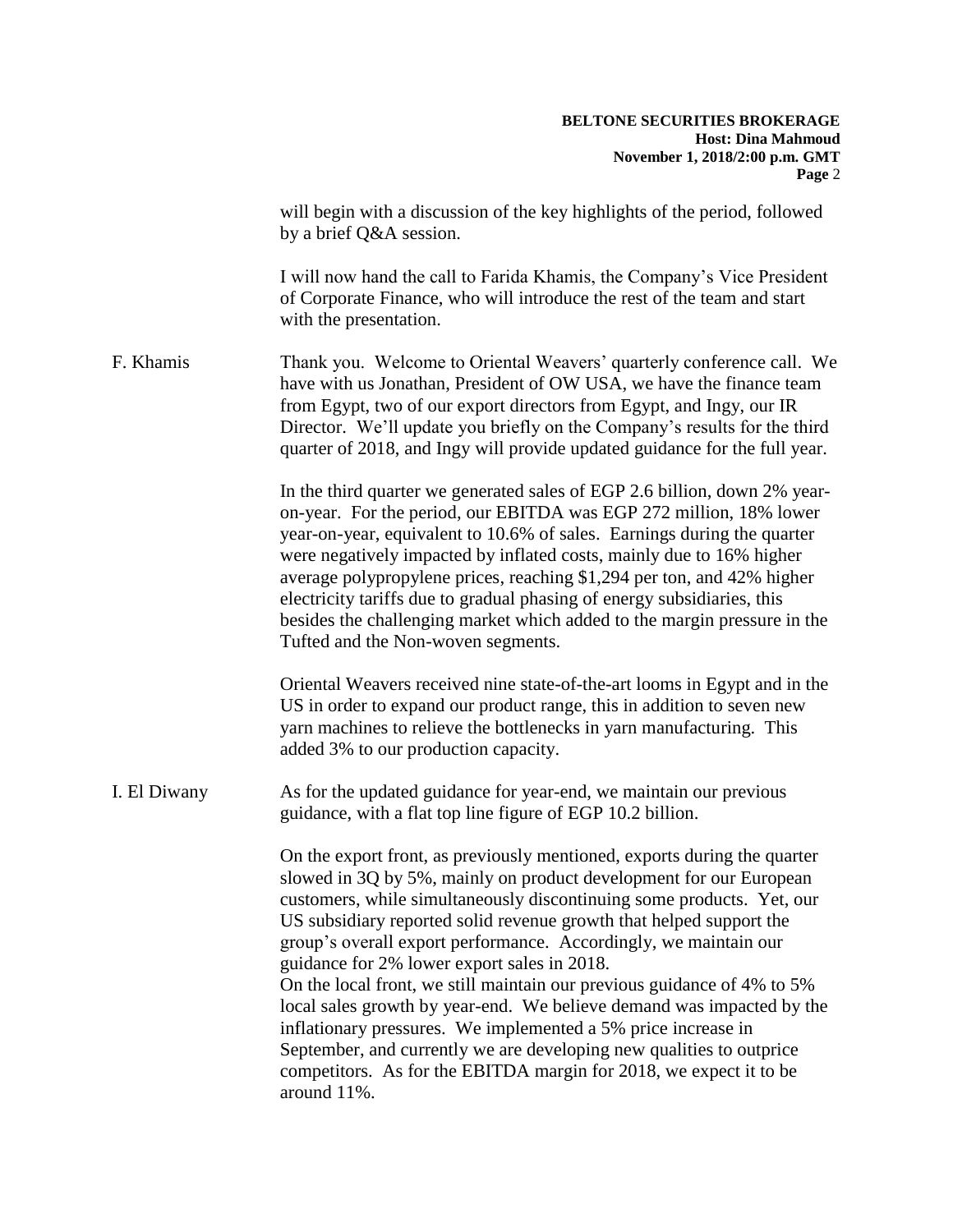|           | As for full year earnings, we expect them to be down 20%, to EGP 530<br>million to EGP 550 million.                                                                                                                                                                                                                                                                                                                                                                                                                                                                                                                                                                |
|-----------|--------------------------------------------------------------------------------------------------------------------------------------------------------------------------------------------------------------------------------------------------------------------------------------------------------------------------------------------------------------------------------------------------------------------------------------------------------------------------------------------------------------------------------------------------------------------------------------------------------------------------------------------------------------------|
|           | Now we can open the floor for questions.                                                                                                                                                                                                                                                                                                                                                                                                                                                                                                                                                                                                                           |
| Moderator | [Operator instructions]. We'll first go to the line of Samir Murad from<br>NBK Capital. Go ahead, please.                                                                                                                                                                                                                                                                                                                                                                                                                                                                                                                                                          |
| S. Murad  | Hello. Good afternoon, ladies and gentlemen. Thank you for hosting this<br>call. A quick question from my part on the outlook for the local market in<br>2019. Do you feel there is a possibility to see a recovery in the consumer<br>sentiment that would positively impact Oriental Weavers in the following<br>year? That's one.                                                                                                                                                                                                                                                                                                                               |
|           | Two, if you can talk to us a little bit about the outlook on the export side.<br>In terms of pricing, is it likely to see a good increase in prices from a year-<br>on-year perspective in dollar terms for the export market?                                                                                                                                                                                                                                                                                                                                                                                                                                     |
|           | Three, if you can give us some guidance on the outlook for the dividends.<br>Are you looking to keep the dividends at the same level like last year, or<br>would it be falling in line with the guidance on the net income?                                                                                                                                                                                                                                                                                                                                                                                                                                        |
| F. Khamis | Thank you, Samir. As for the outlook for the local market, we expect<br>local sales to continue to recover, and our guidance is 7% to 8% growth in<br>2019.                                                                                                                                                                                                                                                                                                                                                                                                                                                                                                        |
|           | As for the outlook for the export prices, I'm going to leave the answer to<br>Mr. Ashraf [indiscernible] who is handling the Ikea account, and he is<br>going to brief us about the new program that we started shipping in<br>September.                                                                                                                                                                                                                                                                                                                                                                                                                          |
| Ashraf    | Hello, everybody. This is Ashraf from the Export department. Regarding<br>the Ikea export, we have had in the business here some changes in the<br>families running inside Ikea, two of the very important families have been<br>discontinued already and we started already new developments replacing<br>these two families. We started to ship already one part of these families<br>from September 2018, and we will continue to complete the fulfillment of<br>these families in the beginning of 2019.<br>Our expectations during the year 2019 is that we will have growth of at<br>least of 5% in the total value compared with what we have done in 2018. |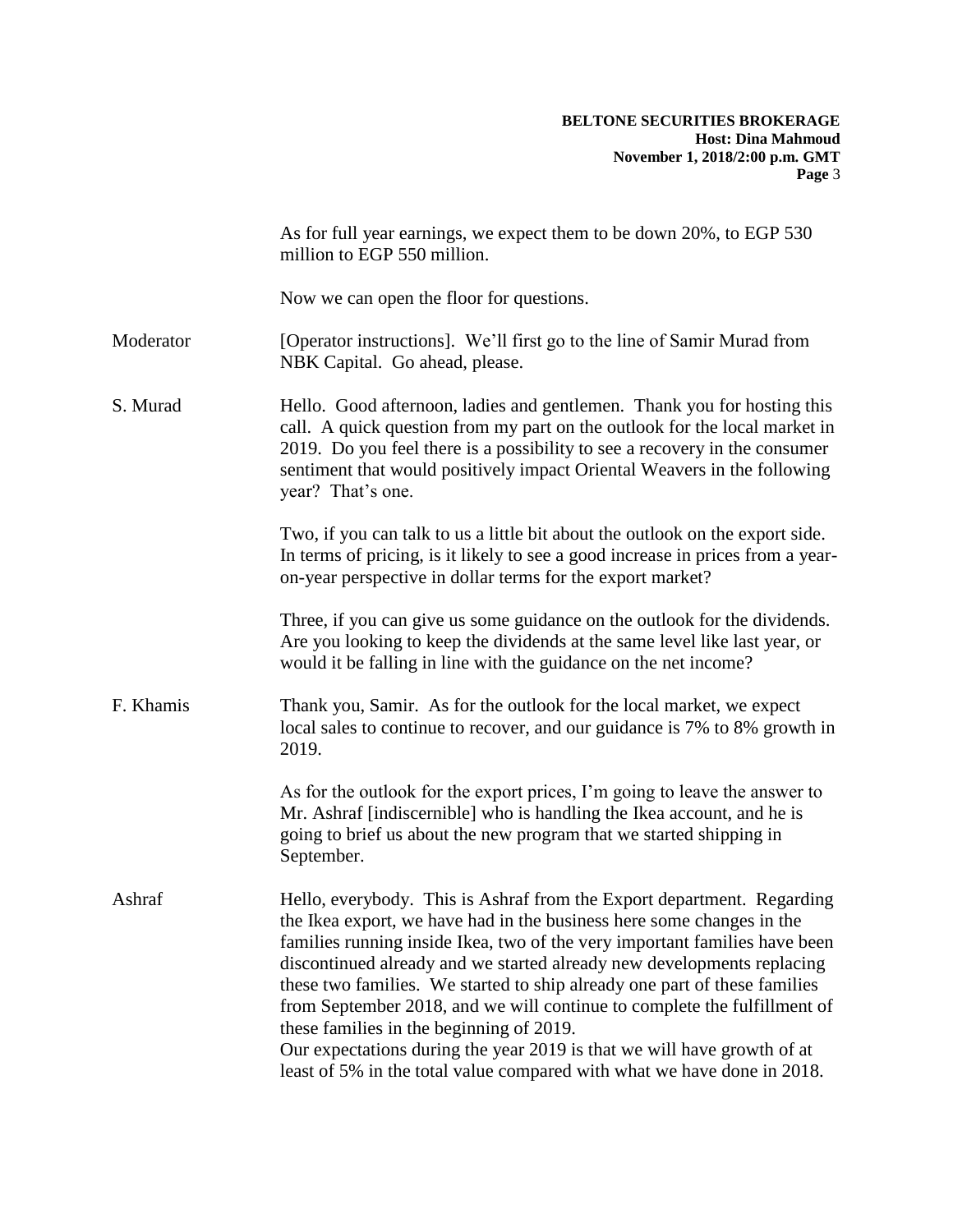| S. Murad     | Can we get some color on the breakdown? How much of it would be<br>volume and how much will be prices?                                                                                                                                                                                                                                                      |
|--------------|-------------------------------------------------------------------------------------------------------------------------------------------------------------------------------------------------------------------------------------------------------------------------------------------------------------------------------------------------------------|
| Ashraf       | What we are planning to end this year is about USD 48 million, and the<br>expectation for the next year will be around USD 50.4 million.                                                                                                                                                                                                                    |
| S. Murad     | Okay.                                                                                                                                                                                                                                                                                                                                                       |
| Ashraf       | This is the expectations.                                                                                                                                                                                                                                                                                                                                   |
| S. Murad     | Okay.                                                                                                                                                                                                                                                                                                                                                       |
| Ashraf       | The average price, we have changed already. The average price this year<br>will be about $\epsilon$ 7 per meter square, which increased already compared with<br>the previous average price in the year 2018, was around $\epsilon$ 5. So the<br>quantities will be decreased, but then the volume will be increased, as I<br>mentioned earlier, around 5%. |
| S. Murad     | Okay. Thank you.                                                                                                                                                                                                                                                                                                                                            |
| Ashraf       | You're welcome. As for the dividend—hello? As for the dividend, we<br>expect to maintain the same dividends of last year, EGP 1.5 per share.<br>Hello?                                                                                                                                                                                                      |
| Moderator    | You are still connected. There are no further questions in queue at this<br>time. [Operator instructions]. We have a question in queue from the line<br>of Nada Amin with EFG. Go ahead.                                                                                                                                                                    |
| N. Amin      | Hello, everyone. I was just wondering, on the exports rebate fund, I know<br>that your backlog was EGP 420 million, but do you think there's any<br>prospects of being able to accelerate or expedite the [indiscernible] in<br>maybe the next year? Are there any signs of improving collection? Thank<br>you.                                             |
| I. El Diwany | Thank you, Nada. No, so far we haven't received any notification that the<br>government is going to speed up the disbursement process. So I think we<br>will lower the estimate for the collected amount by year-end to be around<br>110, not as the previous of 113.                                                                                       |
| N. Amin      | Thanks, Ingy.                                                                                                                                                                                                                                                                                                                                               |
| I. El Diwany | Thank you.                                                                                                                                                                                                                                                                                                                                                  |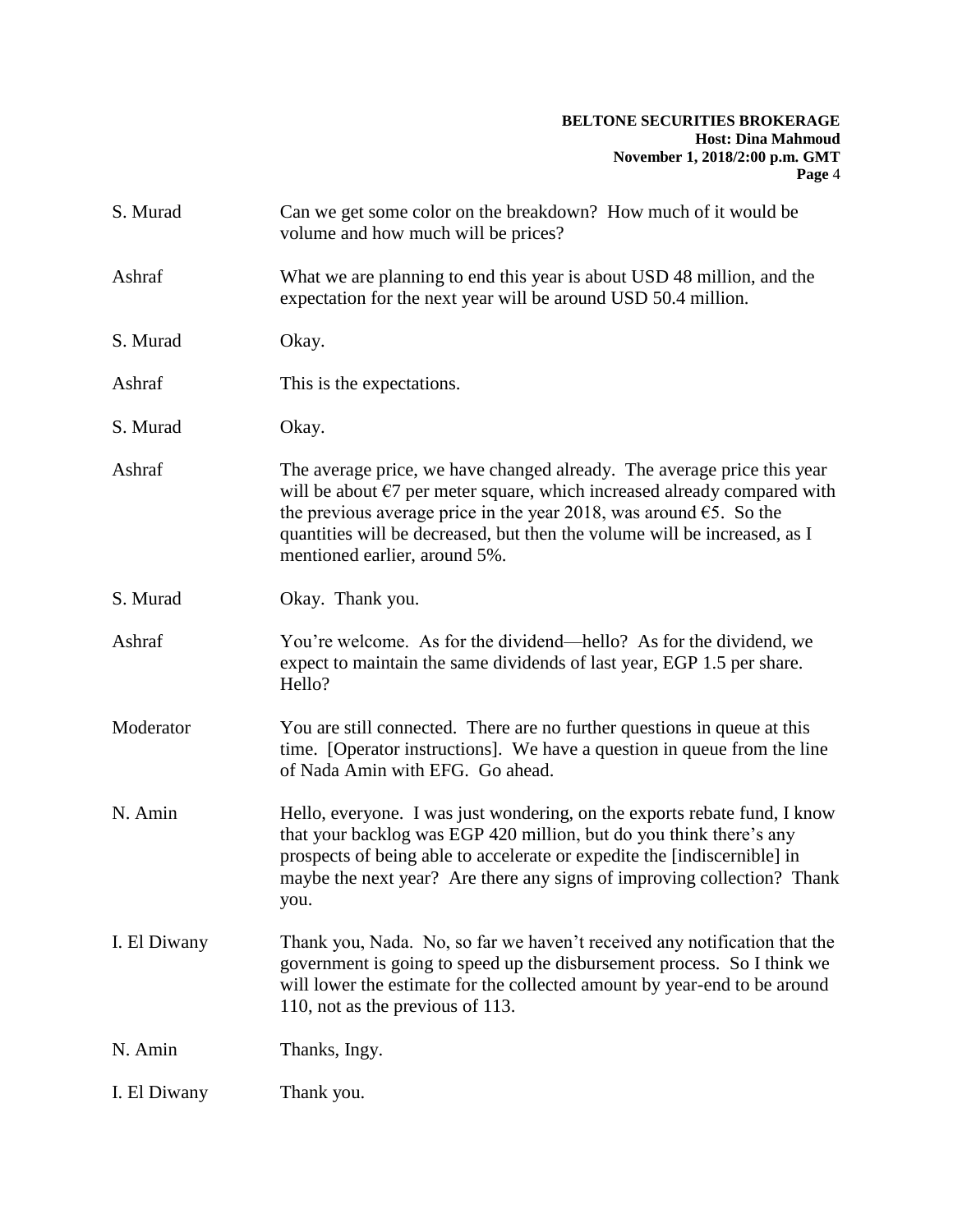| Moderator             | There are no further questions in queue at this time.                                                                                                                                                                                                                                                                                                                                                                                              |
|-----------------------|----------------------------------------------------------------------------------------------------------------------------------------------------------------------------------------------------------------------------------------------------------------------------------------------------------------------------------------------------------------------------------------------------------------------------------------------------|
| S. Saniour            | Operator, if there are no questions, can I ask a question of management?                                                                                                                                                                                                                                                                                                                                                                           |
| Moderator             | You certainly can. Go ahead.                                                                                                                                                                                                                                                                                                                                                                                                                       |
| S. Saniour            | I wanted to ask about your outlook on oil and the polypropylene prices in<br>the fourth quarter of 2018 and 2019, and if you think the uptrend in oil is<br>going to persist, what strategy is the company adopting to mitigate the<br>drop in margins, which would result accordingly?                                                                                                                                                            |
| I. El Diwany          | Currently, demand for polypropylene is soft in all markets, and we have<br>seen the price, starting in September, going down by around 5%. The<br>current average price for polypropylene is around 1,255 compared to<br>1,350 and 1,380 in the second quarter of the year.                                                                                                                                                                        |
|                       | So going to next year, it's still not clear, we don't have any visibility about<br>the direction of oil prices next year. Saudi Arabia has just announced that<br>they are willing to fill in any gaps resulting from the curfew, or from the<br>ban on Iran exports. So it's still not clear about oil prices for next year,<br>but generally we expect prices to be the same level as this year, within the<br>range of 1,250 to 1,280 or 1,300. |
|                       | If prices continue to go up, definitely we are going to set a strategy for<br>how to face this, whether by raising our selling prices, because at this<br>point all the producers in the market are going to raise their selling prices,<br>or seek other financial alternatives, like hedging or anything else.                                                                                                                                   |
| S. Saniour            | Thank you, Ingy. I also wanted to ask—sorry.                                                                                                                                                                                                                                                                                                                                                                                                       |
| Ashraf                | I just wanted to mention that the dividend, the company will pay the same<br>amount as last year, as the company is paying dividends over the net profit<br>of the standalone financial statements, not the consolidated. And still, the<br>company is collecting dividends from its subsidiaries.                                                                                                                                                 |
| S. Saniour<br>J. Witt | Also, Jonathan, would you like to give us a brief about the market in the<br>US and the developments that you expect resulting from the tariffs that the<br>US imposed on Chinese products? Jonathan?<br>Hello?                                                                                                                                                                                                                                    |
| S. Saniour            | Yes?                                                                                                                                                                                                                                                                                                                                                                                                                                               |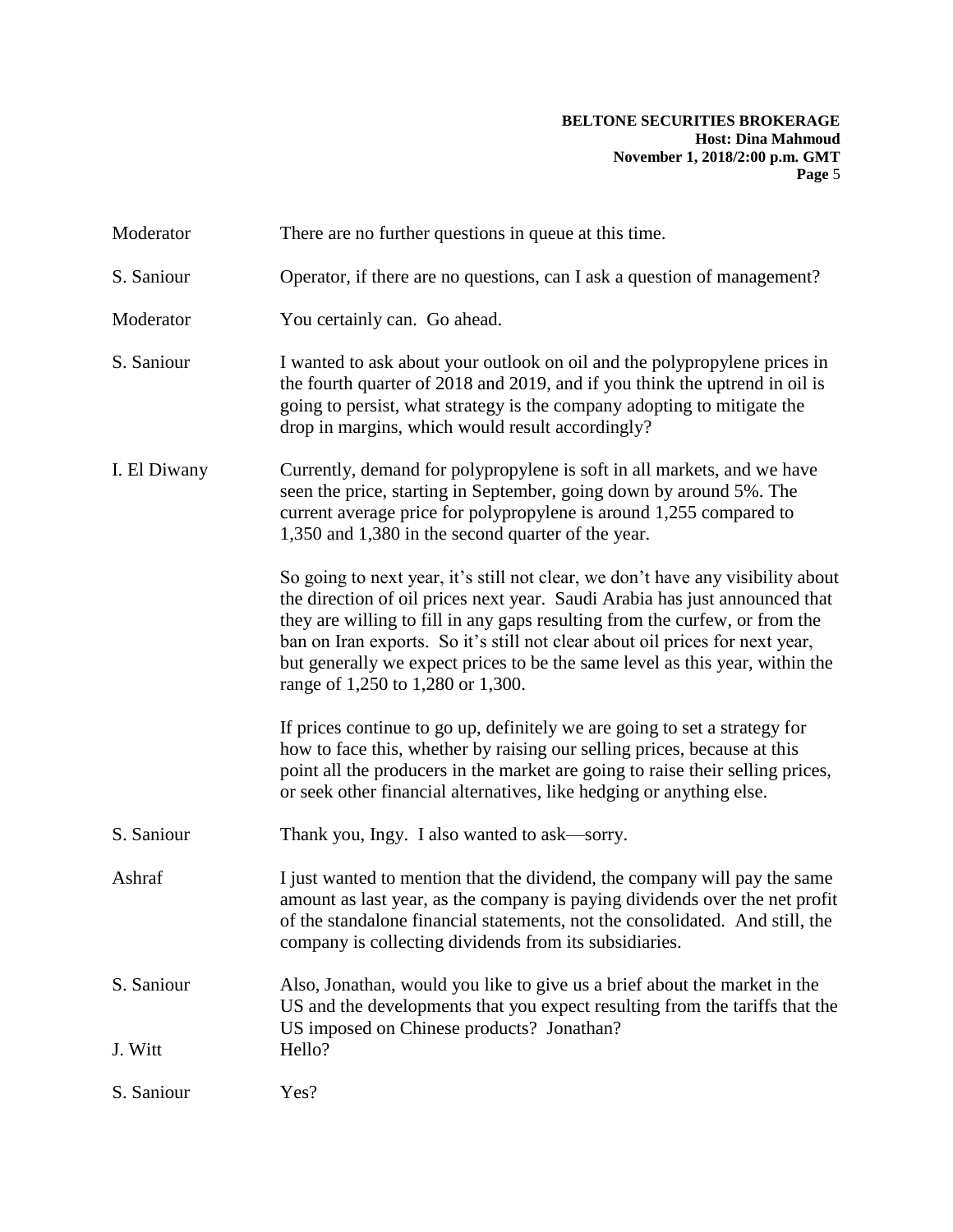| J. Witt    | Okay. Sorry. Sure. Obviously, when you review the numbers, our Q3<br>was a great quarter. Some of that was driven by some rollouts and<br>promotions that traditionally would have shipped in the second quarter of<br>the year but were delayed somewhat by the retailers. Our second quarter<br>numbers could have been stronger, but we definitely made up for that in<br>the third with those shipments. So the 22% increase was super.                                                                                                                                                                                                                                                                              |
|------------|--------------------------------------------------------------------------------------------------------------------------------------------------------------------------------------------------------------------------------------------------------------------------------------------------------------------------------------------------------------------------------------------------------------------------------------------------------------------------------------------------------------------------------------------------------------------------------------------------------------------------------------------------------------------------------------------------------------------------|
|            | During Q3, as we all know, the trade debate, so to speak, with China and<br>the 10% tariffs, which are increasing to 25% in January, are creating<br>opportunities. The Chinese market has been a major supplier of,<br>especially shag and microfiber type products at great prices and strong<br>placements in the US, and since the 10% has stayed active, and at this<br>point there's no indication that the 25% will not take effect in January,<br>we've had several large retailers come to us with the challenge to replace<br>some of their existing products. And we've already received positive<br>commitments on those, which should spur growth in Q1 and Q2 of 2019.                                     |
|            | So that's a great opportunity. And for this year we feel that we should end<br>the 12 months positive, in the 8.5% to 9% range for 2018 versus 2017.                                                                                                                                                                                                                                                                                                                                                                                                                                                                                                                                                                     |
| S. Saniour | Okay. Amin will brief us about the latest developments in Egypt.                                                                                                                                                                                                                                                                                                                                                                                                                                                                                                                                                                                                                                                         |
| Amin       | Hello, everybody. On the other hand, we are preparing for an event in<br>Egypt, we are inviting a lot of customers from the US, from Europe, and<br>we're expecting more than 25 customers will be visiting us in the coming<br>two or three weeks to use our new developments prepared for the January<br>fair. Some of these products have been developed during the last six<br>weeks, and we started receiving orders on this. Some products were made<br>for wall-to-wall carpet, 4 meter width, for the residential market in the<br>Middle East, and it was very well received. We started receiving orders<br>and we're expecting the success of these products will be in the first<br>quarter of 2019 as well. |
|            | We developed around 25 new products and new colors based on the new<br>session we had monitored during the last four fairs we attended in Europe<br>and the US, and this will help us to get the feedback from our customers to<br>make sure that we are introducing in January all the fashion in color and<br>design. And as I said, some of these products were already well received<br>and we started receiving orders, and this could be seen in the first quarter<br>of 2019.                                                                                                                                                                                                                                     |